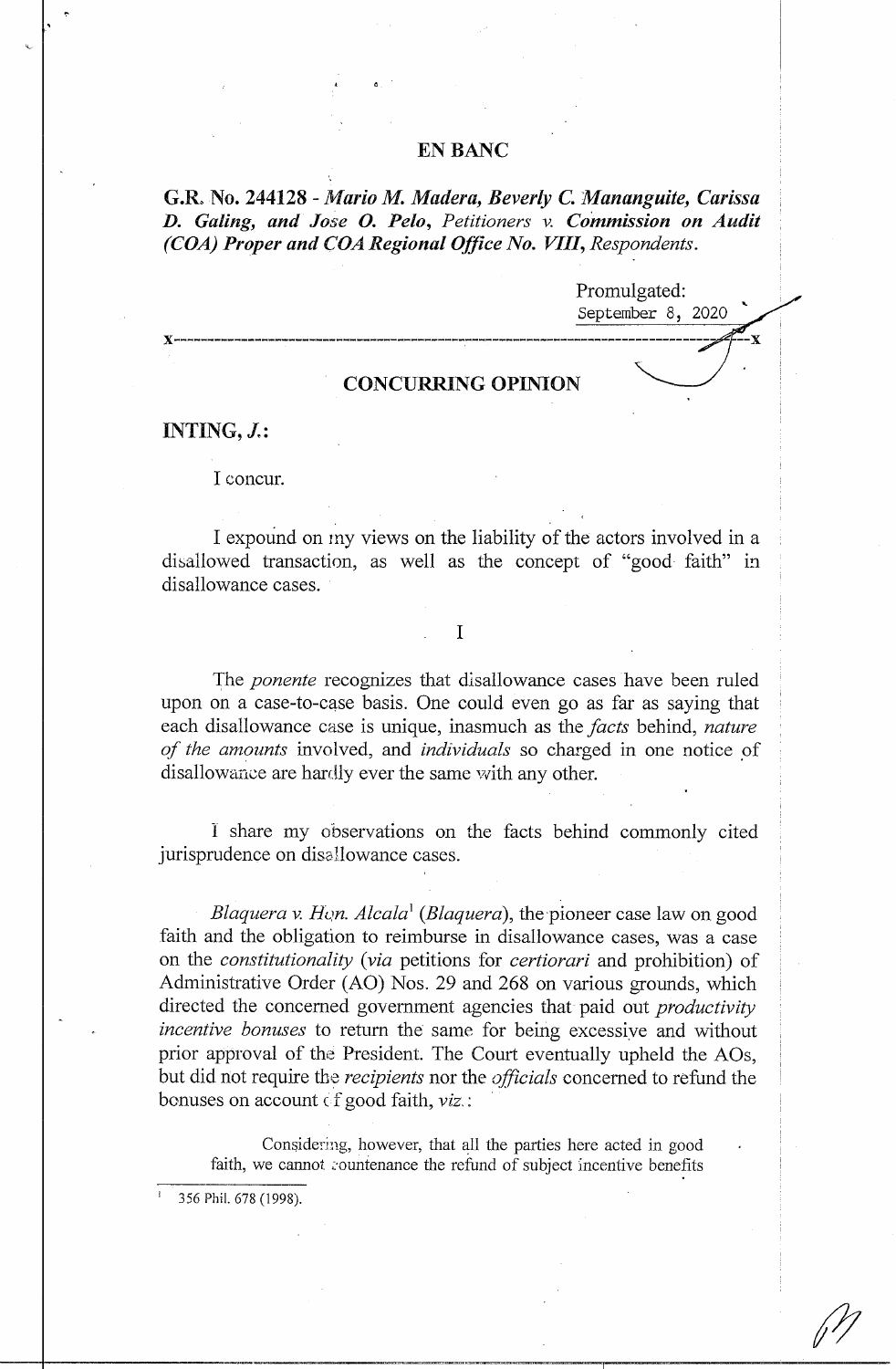, .

for the year 1992, which amounts the petitioners have already received. Indeed; no *indicia* of bad faith can be detected under the attendant facts and circumstances. The *officials and chiefs of offices*  concerned disbursed such incentive benefits in the honest belief that the amounts given were due to the *recipients* and the latter accepted the same with gratitude, confident that they richly deserve such benefits.<sup>2</sup> (Underscoring and italics supplied.)

The following factual milieu sets *Blaquera* apart from other cases involving *illegal disbursements* of compensation and bonuses: *first,* it was not integrally a disallowance case inasmuch as it was primarily a constitutionality case. The petitioners therein came to the Court assailing the validity of administrative issuances, not the issuance of notices of disallowance or any Commission on Audit (COA) decision holding them, public officials, liable for the disallowed amount. Notably, the Court only mentioned in passing that the corporate auditor disallowed the subject disbursement, without referring to a specific notice of disallowance nor identifying the officials charged therein. *Second,* as already observed by Associate Justice Arturo D. Brion in his Separate Opinion in *TESDA* v. *COA Chairperson Tan, et al.,3* the case involved "numerous petitioners, numbering in several hundreds, that would make a refund very cumbersome" and "small amounts (about Pl,000.00 per plaintiff) whose aggregate sum was not commensurate with the administrative costs of enforcing the refund." *Third*, by the time the case was brought to the Court, the government had already recovered a significant portion of the bonuses ordered to be refunded by way of salary deductions from those who received them.

Thereafter, the Court applied *Blaquera* in a number of cases involving the disallowance of illegal disbursements to exempt *passive*  recipients<sup>4</sup> from their obligation to refund the amounts paid or released to them.

In· contrast, a number of subsequent jurisprudence citing *Blaquera,* such as *Executive Director Casal* v. *Commission on Audit,5 Lumayna, et al. v. C.7mmission on Audit,*<sup>6</sup>· *TESDA v. COA Chairperson Tan, et al.,*<sup>7</sup>*Silang, {?t al. v. Commission on Audit,*8 *Metropolitan Naga* 

Id.at 765-766.

<sup>729</sup> Phil. 60 (2014).

See *Silang, et al. v. Commission on Audit*, 769 Phil. 327 (2015).<br>538 Phil. 634 (2006).

<sup>6</sup>616 Phil. 929 (2009).

<sup>7</sup>*TES DA* v. *COA Chairperson Tan, et al., supra* note 3. 8 *Silang, et al. v. Commission on Audit, supra* note 4.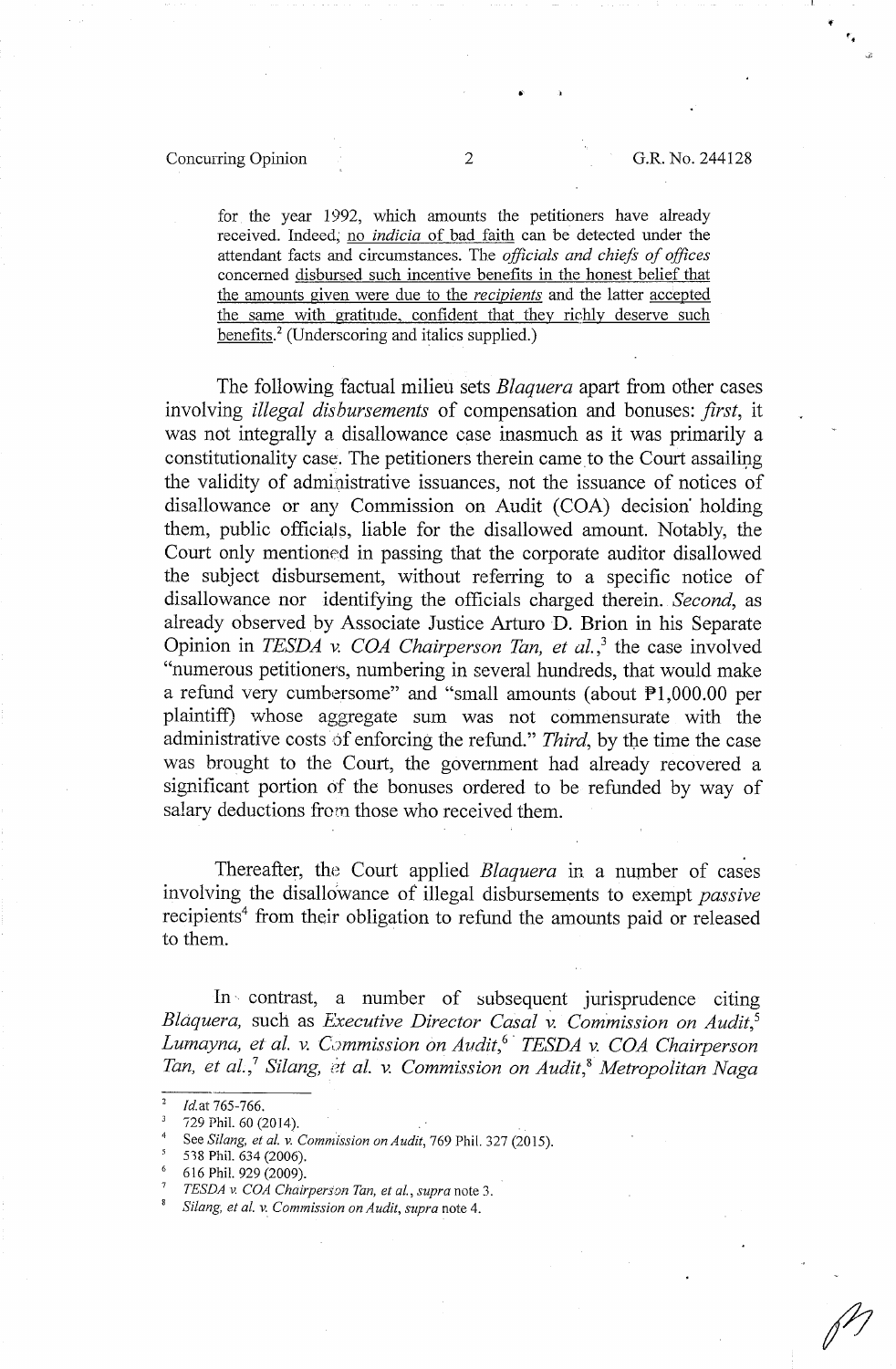# Concurring Opinion 3 G.R. No. 244128

**l** 

Water District, et al. v. Commission on Audit,<sup>9</sup> National Transmission *C01poration v. Commission on Audit, et al.,* <sup>10</sup>*Nayong Filipino Foundation, Inc.* v. *Chairperson Pulido Tan, et al.,* 11 and *Balayan Water District* v. *Commission on Audit,* 12 were all disallowance cases *per se* that reached the Court *via* petitions for *certiorari* under Rule 64 in relation to Rule 65, assailing various COA decisions which upheld the disallowance of disbursements, and the corresponding liability of officials and recipients involved therein.

Following is a tabular comparison of the above-cited disallowance cases' pertinent details:

| <b>Disallowed</b><br>Disbursement                  | <b>Ground</b> for<br><b>Disallowance</b> | <b>Persons</b><br>involved | Charged in<br>Notice of<br>Disallowance/<br>Notice of<br>Suspension?                                   | Liable in SC<br><b>Ruling?</b>                 |
|----------------------------------------------------|------------------------------------------|----------------------------|--------------------------------------------------------------------------------------------------------|------------------------------------------------|
| 1) Executive Director Casal v. Commission on Audit |                                          |                            |                                                                                                        |                                                |
| Incentive<br>award                                 | Illegal<br>disbursement                  | Recipients                 | Yes                                                                                                    | Not liable cf.<br>good faith                   |
|                                                    |                                          | Officers                   | No                                                                                                     | $-NA-$                                         |
|                                                    |                                          | Certifier/<br>Approver     | Yes                                                                                                    | Liable cf. patent<br>disregard of<br>issuances |
| 2) Lumayna, et al. v. Commission on Audit          |                                          |                            |                                                                                                        |                                                |
| 5% salary<br>increase                              | Illegal                                  | Recipients                 | No                                                                                                     | $-NA-$                                         |
|                                                    | disbursement                             | Officers                   | Yes<br>$(e.g.,$ municipal<br>mayor,<br>Sangguniang<br>Bayan members<br>who approved the<br>resolution) | Not liable cf.<br>good faith                   |
|                                                    |                                          | Certifier/<br>Approver     | Yes<br>(e.g., budget)<br>officer, municipal<br>accountant)                                             | Not liable cf.<br>good faith                   |
| 3) TESDA v. COA Chairperson Tan, et al.            |                                          |                            |                                                                                                        |                                                |
| Extraordinary                                      | Illegal                                  | Recipients                 | Yes                                                                                                    | Not liable cf.                                 |

<sup>9</sup> 782 Phil. 281 (2016).

 $^{10}$  800 Phil. 618 (2016).

<sup>11</sup> 818 Phil. 406 (2017).

G.R. No. 229780, January 22, 2019.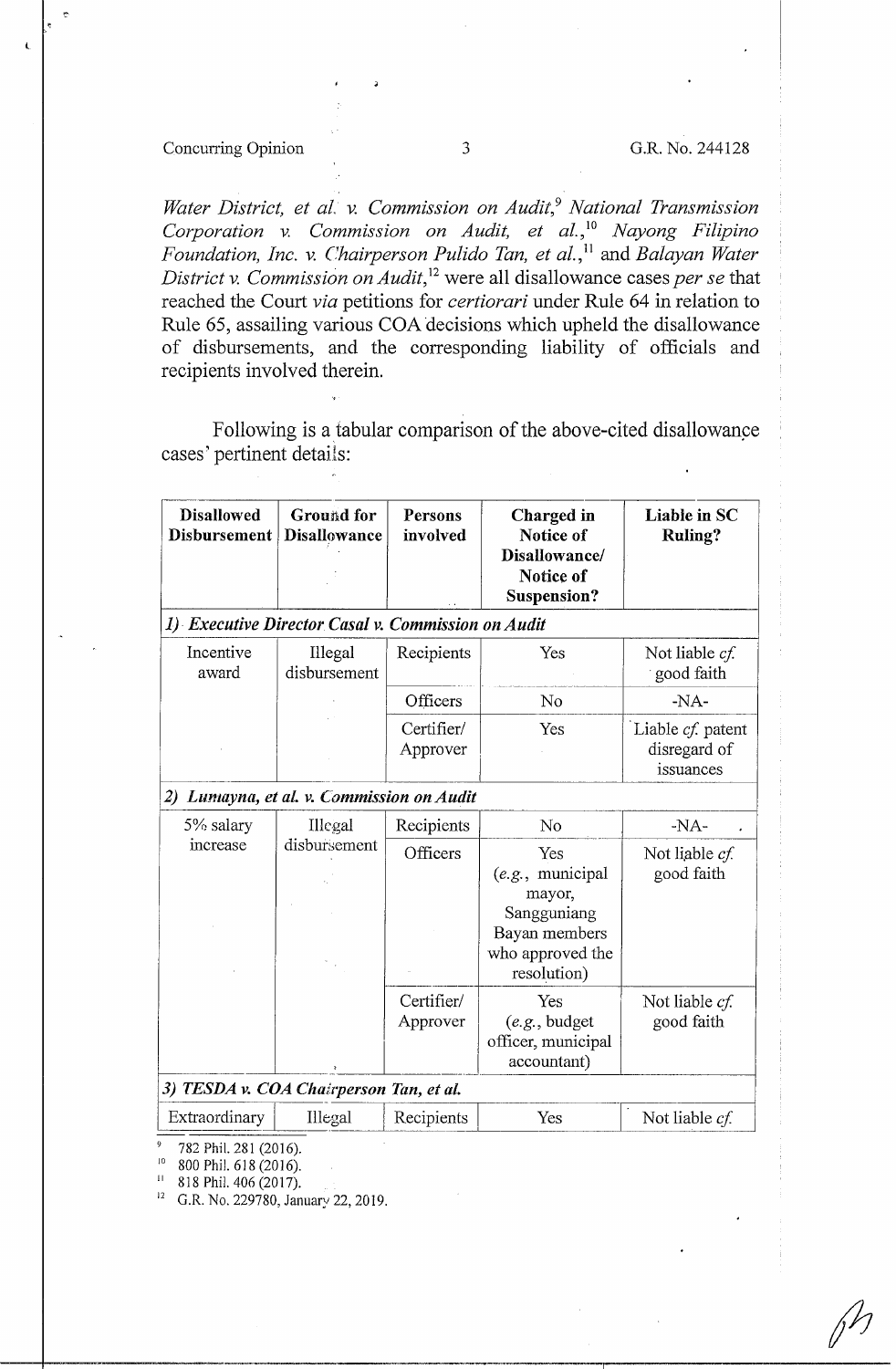Concurring Opinion

 $\mathcal{L}_{\mathcal{A}}$ 

4

# G.R. No. 244128

"

 $\hat{\mathbf{J}}$ 

| <b>Disallowed</b><br><b>Disbursement</b>                            | <b>Ground</b> for<br><b>Disallowance</b> | Persons<br>involved    | <b>Charged</b> in<br>Notice of<br>Disallowance/<br>Notice of<br>Suspension?                                                   | Liable in SC<br><b>Ruling?</b>                                                                                                                               |
|---------------------------------------------------------------------|------------------------------------------|------------------------|-------------------------------------------------------------------------------------------------------------------------------|--------------------------------------------------------------------------------------------------------------------------------------------------------------|
| and<br>Miscellaneous<br>Expenses<br>(EME)                           | disbursement                             |                        |                                                                                                                               | good faith; honest<br>belief that they<br>were entitled to<br>amount                                                                                         |
|                                                                     |                                          | Officers               | Yes<br>(e.g. TESDA)<br>Director-Generals<br>who directed the<br>payment and were,<br>at the same time,<br>recipients thereof) | Liable                                                                                                                                                       |
|                                                                     | y.                                       | Certifier/<br>Approver | Yes                                                                                                                           | Not liable<br>(no discussion on<br>good faith)                                                                                                               |
| 4)                                                                  | Silang, et al. v. Commission on Audit    |                        |                                                                                                                               |                                                                                                                                                              |
| Collective<br>Negotitation<br>Agreement                             | Irregular<br>disbursement                | Recipients             | Yes                                                                                                                           | In general, not<br>liable<br>cf. good faith                                                                                                                  |
| Incentives                                                          |                                          | Officers               | Yes<br>$(e.g.,$ mayor, local<br>sanggunian<br>members who<br>enacted ordinances<br>authorizing<br>payment)                    | Liable                                                                                                                                                       |
|                                                                     |                                          | Certifier/<br>Approver | N <sub>o</sub>                                                                                                                | $-NA-$                                                                                                                                                       |
|                                                                     |                                          |                        | 5) Metropolitan Naga Water District, et al. v. Commission on Audit                                                            |                                                                                                                                                              |
| Backpay<br>differential of<br>Cost of Living<br>Allowance<br>(COLA) | Illegal<br>disbursement                  | Recipients             | No<br>$\mathbf{f}$ :                                                                                                          | Not charged<br>under the Notice<br>of Disallowance<br>but nonetheless<br>adjudged as not<br>liable for being<br>mere passive<br>recipients<br>(cf. Silang v. |
|                                                                     |                                          |                        |                                                                                                                               | COA)                                                                                                                                                         |
|                                                                     |                                          | Officers               | No                                                                                                                            | $-NA-$                                                                                                                                                       |
|                                                                     |                                          | Certifier/             | Yes                                                                                                                           | Not liable                                                                                                                                                   |

 $\mathscr{P}$ 

 $\ddot{\phantom{0}}$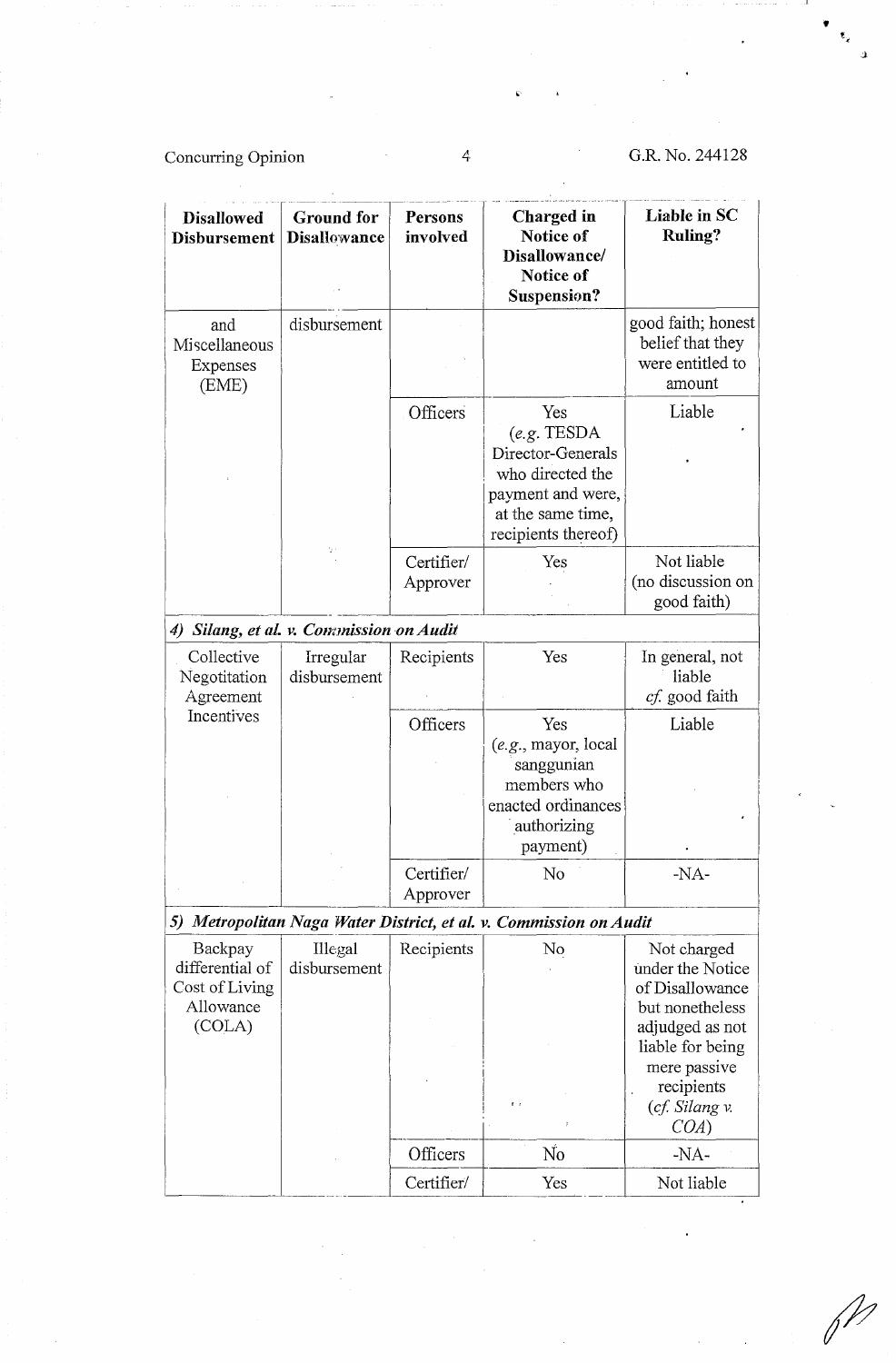# Concurring Opinion 5 G.R. No. 244128

*t* 

| <b>Disallowed</b><br>Disbursement                                                                                         | <b>Ground</b> for<br><b>Disallowance</b>             | Persons<br>involved         | Charged in<br>Notice of<br>Disallowance/<br>Notice of<br>Suspension?  | Liable in SC<br><b>Ruling?</b>                                                                             |
|---------------------------------------------------------------------------------------------------------------------------|------------------------------------------------------|-----------------------------|-----------------------------------------------------------------------|------------------------------------------------------------------------------------------------------------|
|                                                                                                                           |                                                      | Approver                    |                                                                       | cf. good faith                                                                                             |
|                                                                                                                           |                                                      |                             | 6) National Transmission Corporation v. Commission on Audit, et al.   |                                                                                                            |
| Separation<br>benefits                                                                                                    | Illegal<br>disbursement                              | Recipients                  | Yes<br>(one payee only)                                               | Not liable for<br>being mere<br>passive recipient<br>(cf. Silang v.<br>COA)                                |
|                                                                                                                           |                                                      | Officers<br>$\mathcal{O}_2$ | Yes<br>(e.g., Board of<br>Directors)                                  | Not liable<br>(abandoned<br>Lopez v. MWSS <sup>13</sup><br>but still<br>exonerated <i>pro</i><br>hac vice) |
|                                                                                                                           |                                                      | Certifier/<br>Approver      | No                                                                    | $-NA-$                                                                                                     |
|                                                                                                                           |                                                      |                             | 7) Nayong Filipino Foundation, Inc. v. Chairperson Pulido Tan, et al. |                                                                                                            |
| a. Anniversary<br>bonus                                                                                                   | Illegal<br>disbursement                              | Recipients                  | N <sub>0</sub>                                                        | Not liable<br>cf. good faith                                                                               |
|                                                                                                                           |                                                      | Officers                    | No<br>(e.g., Board of<br>Trustees and<br>corporate officers)          | Not liable<br>cf. good faith,<br>relied on existing<br>jurisprudence                                       |
|                                                                                                                           |                                                      | Certifier/<br>Approver      | Yes                                                                   | No mention                                                                                                 |
| b. Extra cash<br>gift and excess<br>honoraria to<br>Bids and<br>Awards<br>Ccommittee<br>and Technical<br>Working<br>Group | <b>Illegal</b><br>disbursement                       | Recipients                  | No                                                                    | Not liable<br>cf. good faith                                                                               |
|                                                                                                                           |                                                      | Officers                    | No<br>(e.g., Board of<br>Trustees and<br>corporate officers)          | Liable                                                                                                     |
|                                                                                                                           |                                                      | Certifier/<br>Approver      | Yes                                                                   | Liable                                                                                                     |
| 8)                                                                                                                        | <b>Balayan Water District v. Commission on Audit</b> |                             |                                                                       |                                                                                                            |
| <b>COLA</b>                                                                                                               | Illegal                                              | Recipients                  | Details of the<br>Notice of<br>Disallowance not                       | Not liable for<br>being mere<br>passive recipient                                                          |

 $\bar{\Delta}^{\mu}_{\mu}$ 

 $\frac{1}{13}$  501 Phil. 115 (2005).

 $\sim 0.1$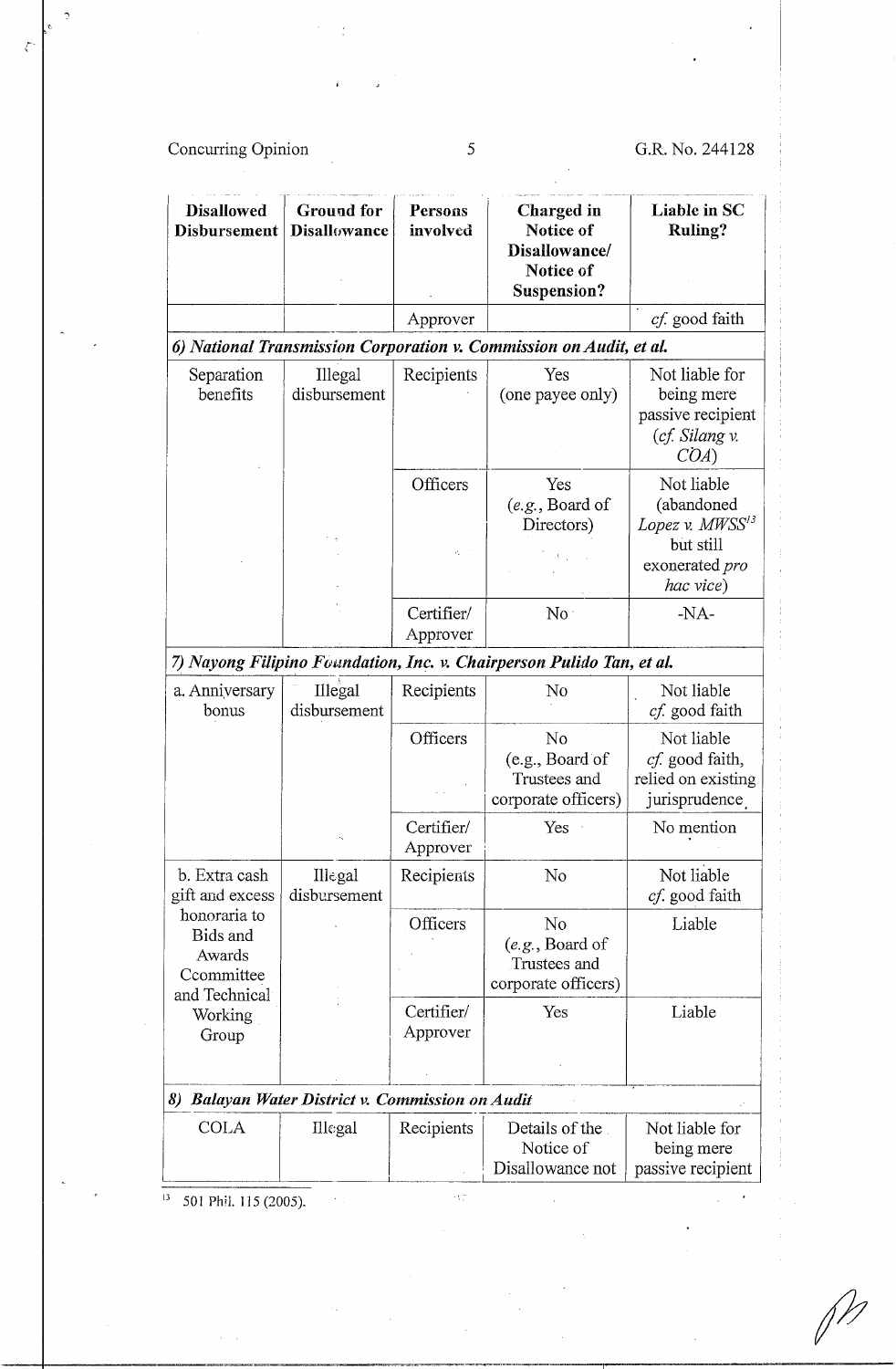Concurring Opinion 6 G.R. No. 244128

| <b>Disallowed</b><br><b>Disbursement</b> | <b>Ground for</b><br><b>Disallowance</b> | Persons<br>involved    | Charged in<br>Notice of<br>Disallowance/<br>Notice of<br>Suspension? | Liable in SC<br>Ruling? |
|------------------------------------------|------------------------------------------|------------------------|----------------------------------------------------------------------|-------------------------|
|                                          |                                          |                        | expressly<br>mentioned                                               | (cf. Silang v.<br>COA)  |
|                                          |                                          | Officers               | Yes                                                                  | Liable                  |
|                                          |                                          | Certifier/<br>Approver | No                                                                   | $-NA-$<br>٠             |

Some may interpret the variations in the Court's rulings as "inconsistencies" or "flip-flopping." However, the disparity in the Court's *ratio decidendi* is only a logical result of the different circumstances present in and most of the time unique to each disallowance case.

One notable factor that may have caused divergent outcomes in these cases is the manner by which the COA charges persons under notices of disallowance. Under the COA Rules,<sup>14</sup> custodians of public funds,<sup>15</sup> certifying officers,<sup>16</sup> approving/authorizing officials,<sup>17</sup> coconspirators in the illegal disbursement,<sup>18</sup> and the recipients<sup>19</sup> of illegal payments may be held liable for a disallowance. Verily, there may be disbursements that may not have involved the participation of a custodian or a so-called co-conspirator. In contrast, the involvement of approving/certifying officers and recipients is indispensible inasmuch as these transactions would have necessarily been approved first prior to its release and the payment thereof received by a certain individual/entity. Thus, it is reasonable to expect that all notices of disallowance will be initially issued against these indispensable parties. Yet, as evident from the table above, there had been cases where. the COA omitted the certifying/approving or the recipients from charges for no specified reason.

It becomes apparent that there are rarely tvvo disallowance cases that will fall squarely on each others' factual foundation. The present

- 15 Section 16.1.1, *id*
- 16 Section 16.1.2, *id.*
- Section 16.1.3, *id.*
- Section 16.1.4, *id.*
- Section 16.1.5, *id.*

<sup>&</sup>lt;sup>14</sup> Section 16.1, Prescribing the Use of the Rules and Regulations on Settlement of Accounts, COA Circular No. 006-09, [September 15, 2009].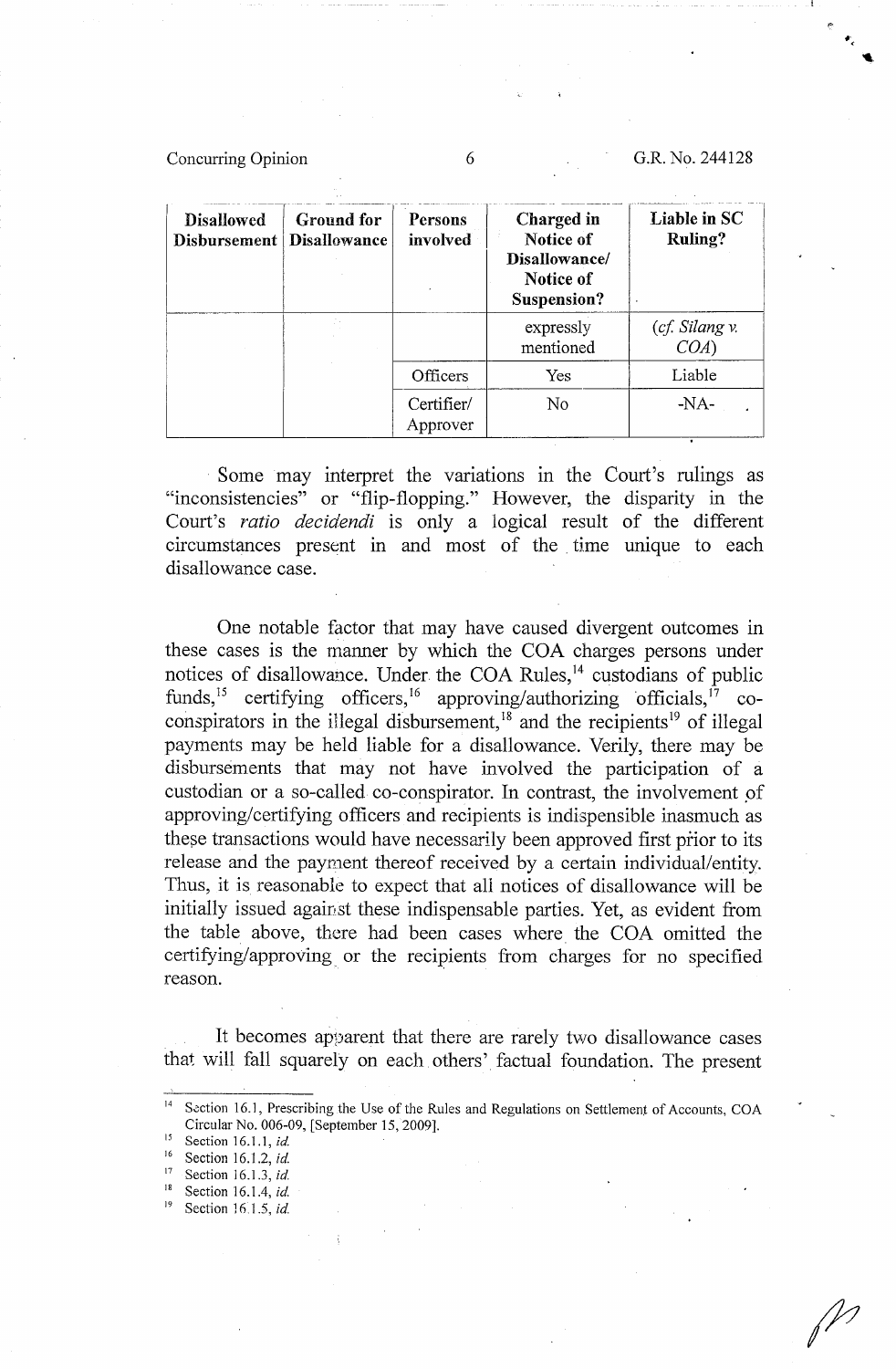### Concurring Opinion 7 G.R. No. 244128

('.

case, for example, involves the payment of economic crisis assistance, monetary augmentation of municipal agency, agricultural crisis assistance, and mitigation allowance to municipal employees, as well as approving/certifying officers and payees alike. In other words, its factual background is distinct and separable.

That the guidelines as laid out by the *ponente* have now become more fluid is the most reasonable manner by which the Court could settle the present controversy, without unduly restricting the Court's exercise of judicial review in future disallowance cases. These rules appropriately serve as guideposts for subsequent rulings and at the same time allow the Court sufficient leeway to decide on these issues on a case-to-case basis.

II

The *ponencia* makes an excellent distinction between/among the different aspects of ,ine's personal liability for a disallowance: the *civil*  aspect, which is "based on the loss incurred by the government because of the transaction," and the *administrative/criminal* aspects, which are fouaded on "irregular or unlawful acts attending the transaction."

At this juncture, I find it important to clearly differentiate between *payees* and *approving/certifying officers,* to particularize their respective roles in the transactions. These roles must always be delineated because appreciating good faith in favor of the parties and detennining their respective liabilities are founded on the extent of their participation in the transaction.

The statutory basis of liability over illegal expenditures is found in the Administrative C ide of 1987,<sup>20</sup> *viz.*:

SECTION 43. *Liability for Illegal Expenditures*. - Every expenditure or cbligation authorized or incuned in violation of the provisions of this Code or of the general and special provisions contained in the annual General or other Appropriations Act shall be void. Every pay,nent made in violation of said provisions shall be illegal and **every official or employee authorizing or making such payment, or taking part therein,** and **every person receiving such payment** shall be jointly and severally liable to the Government for the full amount so paid or received. (Emphasis supplied.)

Section 43, Chapter 5, Book VI, Executive Order No. 292.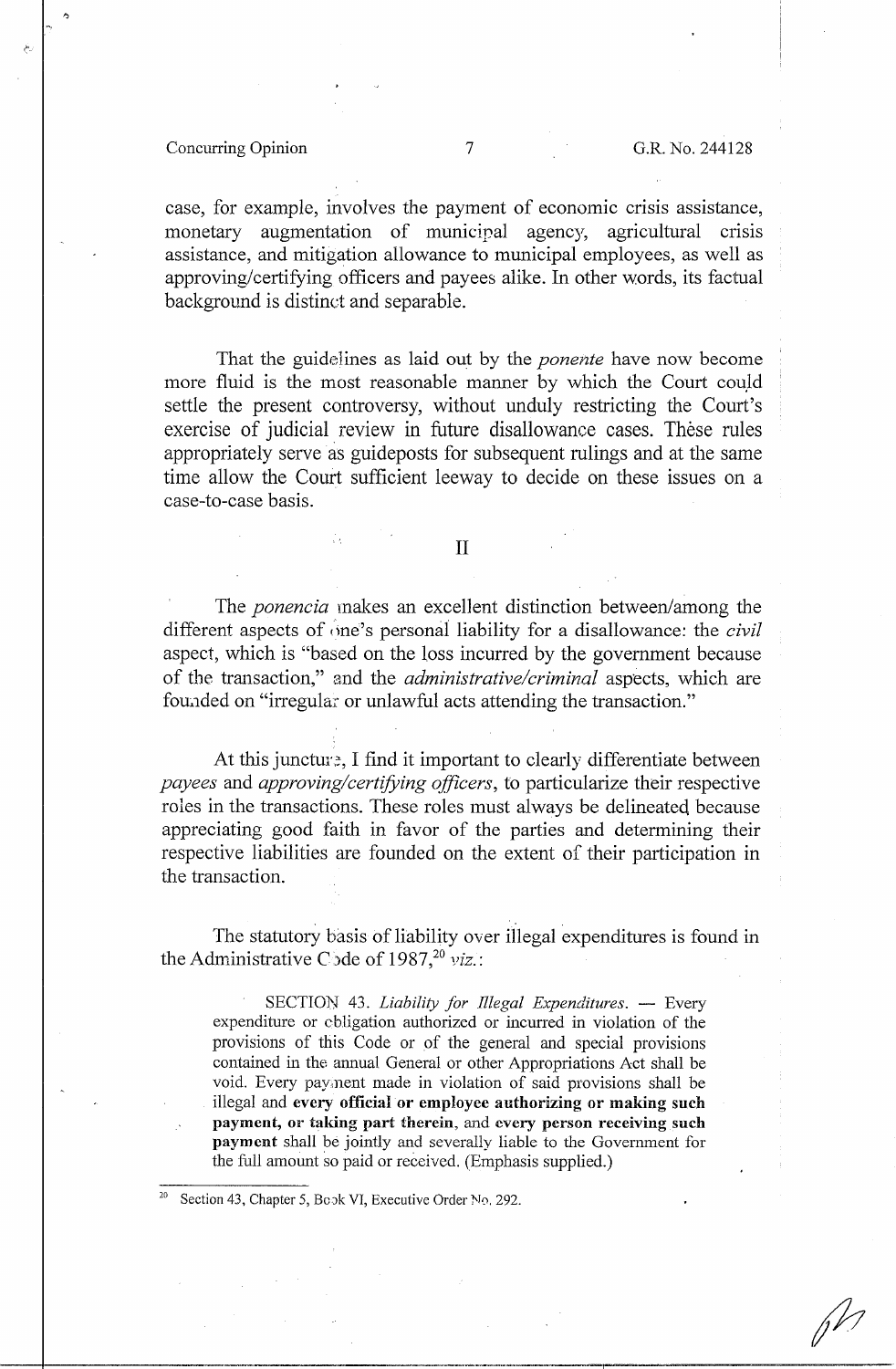#### Concurring Opinion 8 G.R. No. 244128

In her separate opinion, Senior Associate Justice Estela M. Perlas-Bernabe aptly identified the *three categories* of persons *solidarily liable*  for disallowed amounts under the above-cited provision, to wit: (i) every official or employee authorizing or making such payment, (ii) those taking part therein, and (iii) recipients.

In the case at bar, the notice of disallowance charged persons under the first and third categories: approvers/certifiers *who were at the same time payees* of the disallowed amounts and payees *whose participation was limited to their receipt of the amounts.* 

#### *A. Approving/Certifying Officers*

Verily, the first category encompasses all public officers who authorized/approved an illegal disbursement. However, not all seals of approval and authority, albeit in relation to the same transaction, bear the same weight.

Inasmuch as each officer's liability is grounded on the extent of his participation, $21$  there must be a distinction among the different classes of "approving/certifying" officers involved in the disbursement according to the specific bounds of their authority, *viz.:* (i) the authority to direct or instruct the payment of a disbursement *per se*; (ii) the authority to act on these instructions/ directives and approve documents to effect payment thereof *(i.e.,* vouchers, checks, etc.); and (iii) the authority to certify that funds are available for the disbursement and that the allotment therefor may be charged accordingly.

(i) Authority to direct or instruct the payment of a disbursement *per se.* 

Depending on the government agency or instrumentality, the power to disburse public funds is vested exclusively in the person/body named in their respective original charters, *e.g.*, the department secretary, commission chairperson, local chief executive/sanggunian, or board of directors/frustees. Stated differently, only these officials are

Section 29(1), Article VI, 1987 Constitution. See also Section 16.1, Prescribing the Use of the Rules and Regulations on Settlement of Accounts, COA Circular No. 006-09, [September 15, 2009].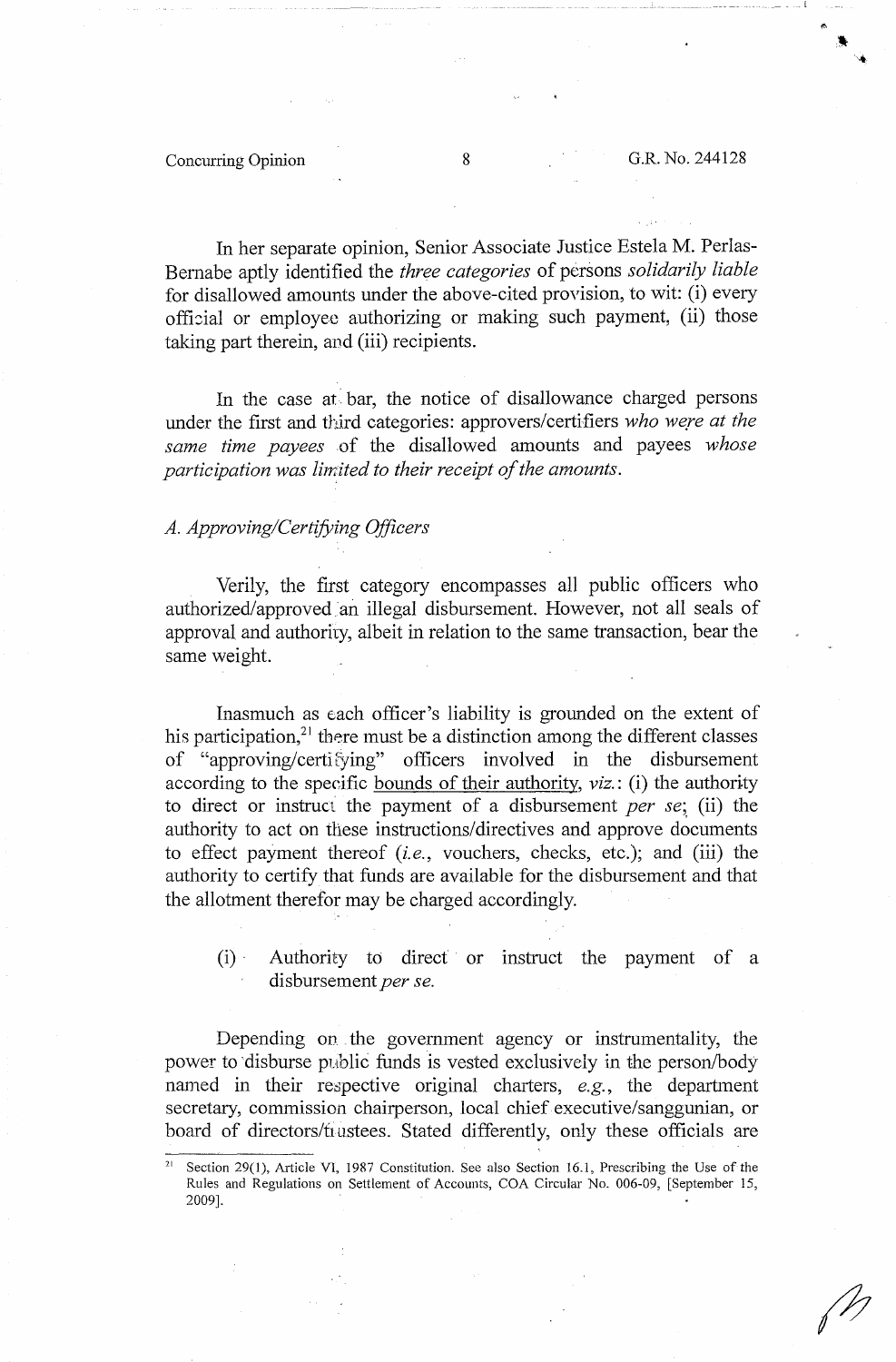#### Concurring Opinion 9 G.R. No. 244128

 $\mathcal{E}$ 

authorized to instruct/direct the payment of a disbursement through the issuance of a memorandum, letter of instruction, ordinance,. or board resolution, as the case may be.

Certainly, this power is not unfettered. Their exercise therefor must yield to the fundamental rule that public funds shall only be used to pay expenditures pursuant to an appropriation law or other specific statutory authority.<sup>22</sup> Otherwise, their directive/instruction shall be *ultra vires,* rendering the disbursement illegal. Thus, these typically *highranking officials* shall answer for the resulting disallowance for acting beyond the authority entrusted to them.

(ii) Authority to act on instructions/directives and approve documents to effect payment thereof.

In the ordinary course of fiscal administration, the higher authority's directive *(i.e.,* memorandum, resolution, etc.) shall trigger the *disbursement process.* In turn, another group of "approving officers" shall prepare, review, and sign the relevant documents *(i.e., purchase* orders, forms, disbursement/check vouchers, checks, etc.) to release the funds. Each one shall perform his duty in accordance with the applicable internal control procedures and rules mandated by the COA and/or the government instrumentality itself.

Expenses paid in violation of "established rules, regulations, procedural guidelines, policies, principles or practices that have gained recognition in law' (e.g., without the approval of the authorized signatory of checks, without the required supporting documents, etc.) are illegal or irregular<sup>23</sup> expenditures, as the case may be. The erring official shall be liable for the subsequent disallowance for failure to perform his specific duty in the disbursement process.

(iii) Authority to certify that funds are available for the disbursement and that the allotment therefor may be charged accordingly.

The Administrative Code of  $1987<sup>24</sup>$  requires every disbursement to be accompanied by a *certification* issued by. the Chief Accountant or head of accounting of the government instrumentality concerned,

- 
- 

<sup>&</sup>lt;sup>22</sup> Section 45, Chapter 8, Subtitle B, Title I, Book V, Administrative Code of 1987.<br><sup>23</sup> Paragraph 3.1, COA Circutar No. 85-55-A, [September 8, 1985].<br><sup>24</sup> Section 40, Chapter 5, Book VI, Administrative Code of 1987.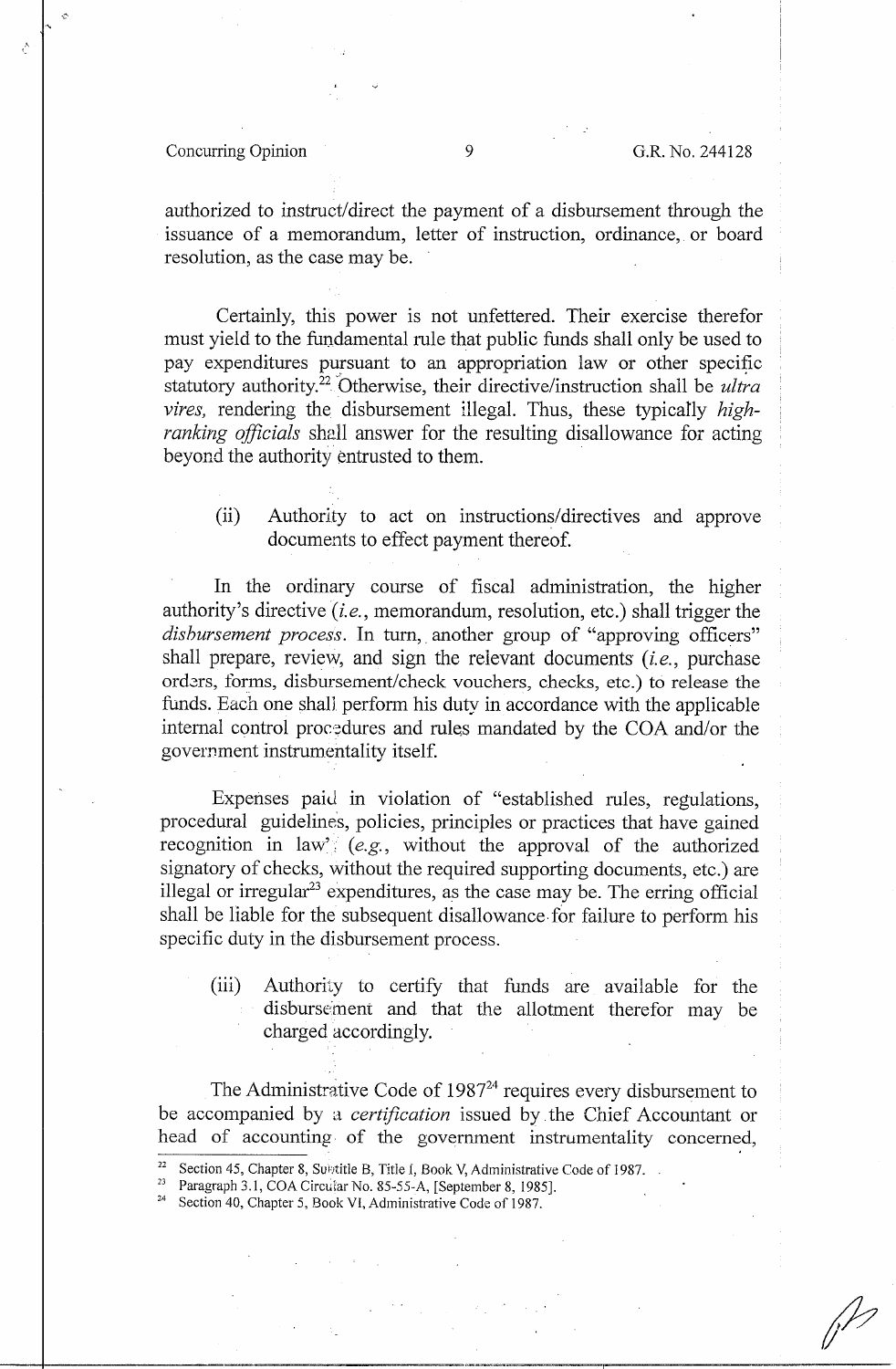#### Concurring Opinion  $10 \text{ cm}$  G.R. No. 244128

·-·-·-~-- \_\_\_\_\_\_\_ ll

attesting to the following: a) that funds are available for the disbursement, b) that the corresponding allotment may be charged, and c) that the expense/disbursement is *valid, authorized,* and *supported by sufficient evidence.* 25 •

A disbursement not validly certified according to this rule shall be disallowed for being illegal.<sup>26</sup> In turn, under the COA rules, a certifying officer shall be liable for the disallowed amount according to the extent of his certification.<sup>27</sup> Further, he shall be dismissed from service and susceptible to criminal prosecution.<sup>28</sup>

It is clear from the foregoing that the source of an approving officer's obligation to refund the disallowed amount is a *quasi-delict,*<sup>29</sup> since his liability hinges on the manner by which he exercised his functions. In this case, the defense of good faith is available to him. Further, he shall be 'presumed to have regularly performed his duties, provided there is no clear *indicia* of bad faith, showing patent disregard of his responsibility.

#### *B. Payees*

On the other hand, simple *payees* have no role in the transaction, much less the disbursement approval process, other than receiving and economically benefiting from the payment. Their liability is not based on an administrative duty to perform a task.

"Participation" does not only comprehend one's performance of an official function (public officer). One is seen to have participated in an unlawful expenditure if he had a role therein, even as a person who did not sign or approve any of the disbursements but merely received

<sup>25</sup> Section 40, Chapter 5, Book VI, Administrative Code of 1987 provides, "x xx No obligation shall be certified to accounts payable unless the obligation is founded on a valid claim that is properly supported by sufficient evidence and unless there is proper authority for its incurrence."

Section 40, Chapter 5, Book VI, Administrative Code of 1987 provides, "x x x Any payment made under such certification shall be illegal and every official authorizing or making such payment, or taking part therein or receiving such payment, shall be jointly and severally liable to the government for the full amount so paid or received."

Section 16.1.2, Prescribing the Use of the Rules and Regulations on Settlement of Accounts, COA Circular No. 006-09, [September 15, 2009].

Section 40, Chapter 5, Book VI, Administrative Code of 1987 provides, "x x x The certifying official shall be dismissed from the service, without prejudice to criminal prosecution under the provisions of the Revised Penal Code."<br>Article 2176, Civil Code.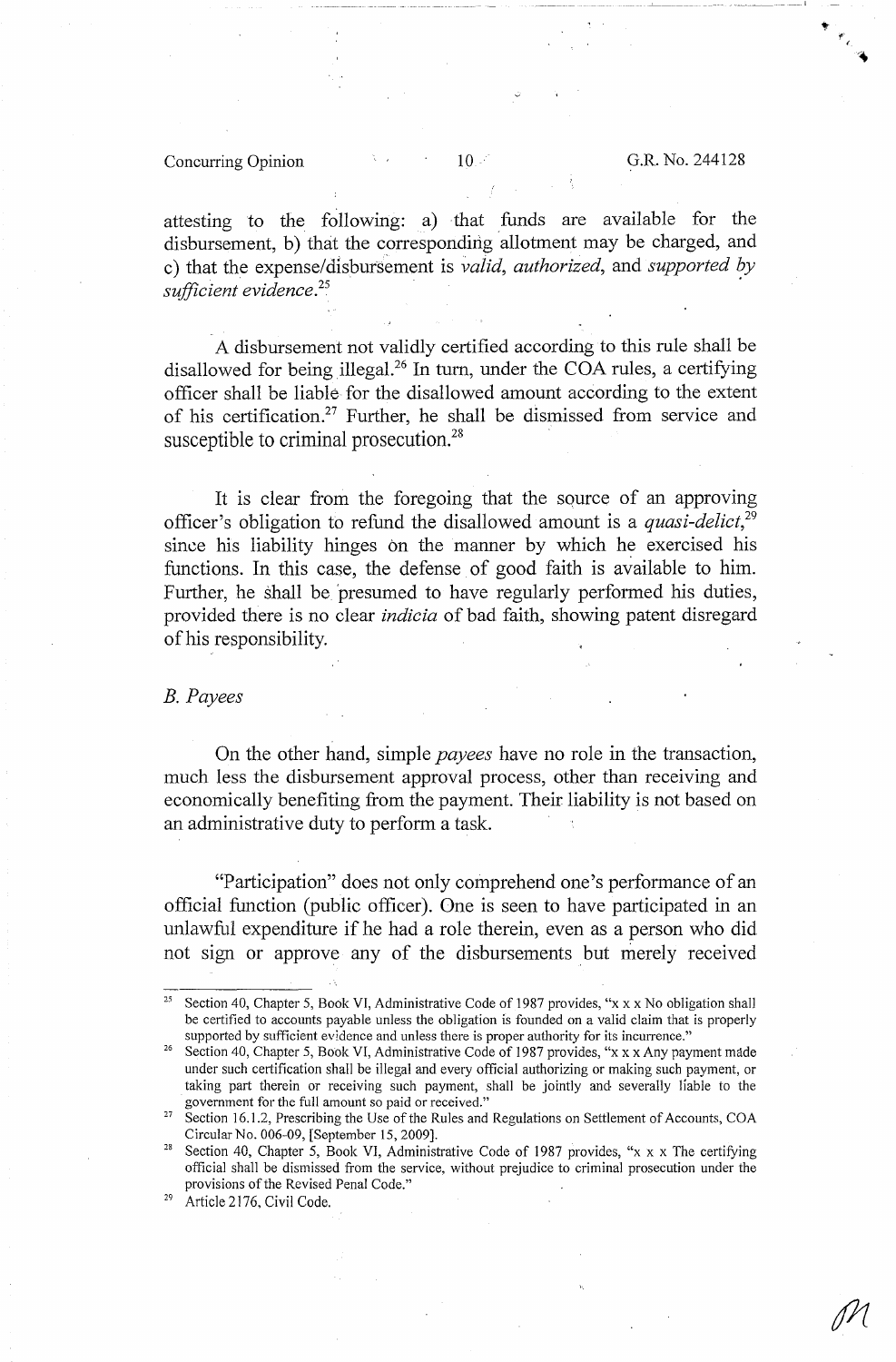#### Concurring Opinion 11 G.R. No. 244128

payment thereof. Their erroneous receipt is what gives rise to the liability to return.

Thus, payees are liable to return the amount simply because it was paid by mistake. No one should ever be unjustly enriched, especially if public funds are involved. Since their liability is a quasi-contract *(solutio*) *indebiti),* good faith can never be an excuse. In other words., *payees*  cannot be absolved from liability using the same reasoning to exempt *approvers/certifiers,* simply because the nature of their liability for the transaction is not the same.

#### III

The general rule remains to be holding a payee liable for a disallowed amount he has received because it violates the principle against unjust enrichment. It is only in *truly exceptional circumstances,*  as shown and established by the antecedent facts, that the Court may exonerate him from the obligation. The unique exempting circumstance present in the case at bar is the onslaught of the typhoon Yolanda, which justifies the Court's appreciation of social justice considerations.

Also, the *ponencia* now enunciates to henceforth consider certain employee benefits as *bona fide* exceptions to the application of *solutio indebiti*, inasmuch as these were paid in exchange of services rendered.

Parenthetically, that a disallowed payment happened to be in the nature of employee cenefits to compensate service rendered should not diminish or extinguish altogether the recipients' obligation to return. In theory, these benefits were given to compensate services rendered. However, is the payment itself supported by law? This virtual exchange of value (disbursement *vis-a-vis* service rendered by civil servant) should not be the sole consideration in upholding the payment's validity.

For example, merit increases are given for exemplary performance in public office. However, there are cases where the increases are excessive and totally lacking of legal basis because they were computed using a rate or facto: in excess of what was provided under the law. In the computation of separation pay, there may be instances where the law clearly provides for a 1.5 multiplier and, yet, an employee nonetheless receives separation pay computed with a different one *(e.g.,* 2.0 or 2.5,